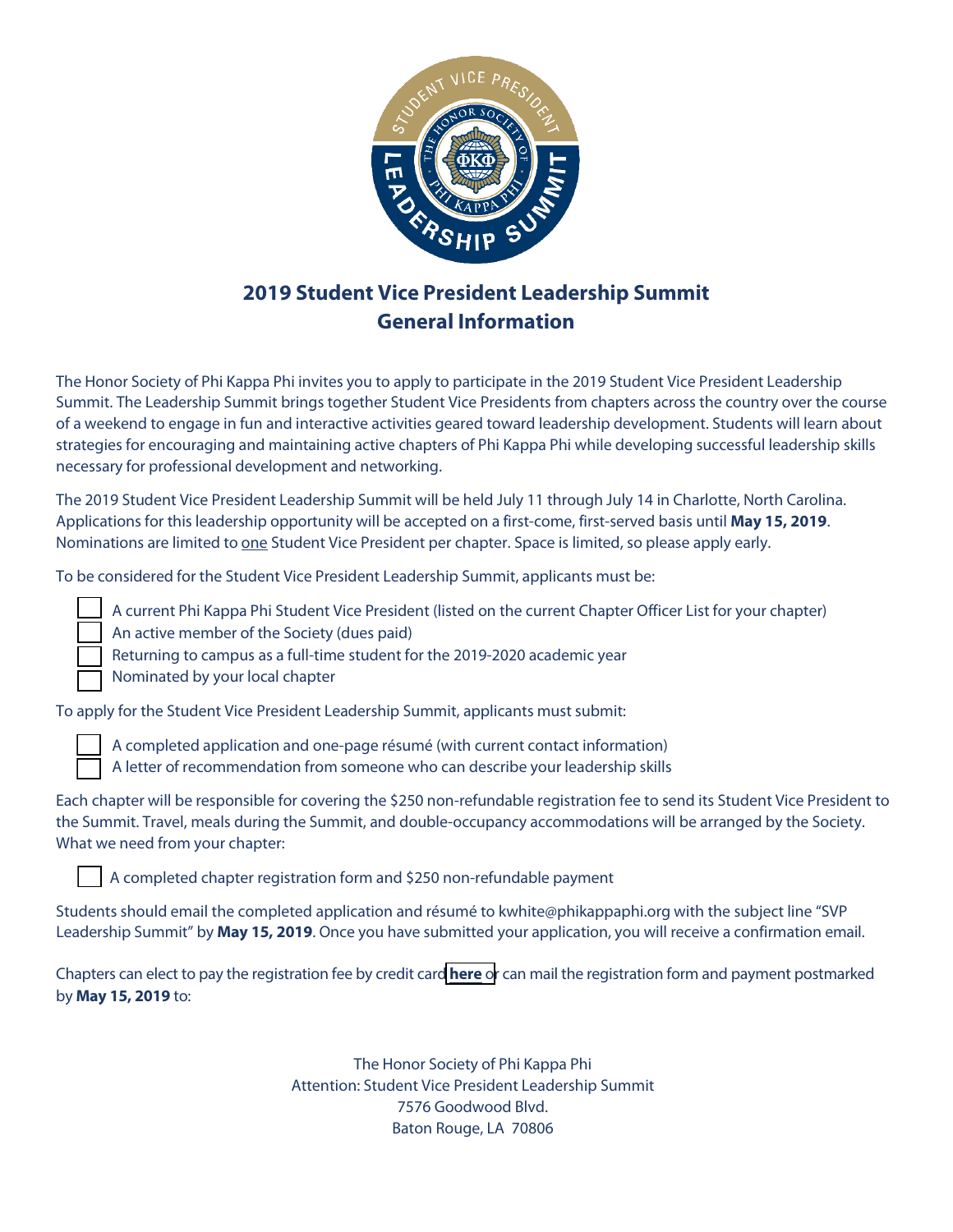

## **2019 Student Vice President Leadership Summit Application**

Applications for the Student Vice President Leadership Summit will be accepted on a first-come, first-served basis until **May 15, 2019**. Nominations are limited to **one** Student Vice President per chapter.

### **CONTACT INFORMATION**

|                                                                                                               | State ZIP ZIP   |  |
|---------------------------------------------------------------------------------------------------------------|-----------------|--|
|                                                                                                               |                 |  |
| Chapter Name/Number 2008 and 2009 and 2009 and 2009 and 2009 and 2009 and 2009 and 2009 and 2009 and 2009 and |                 |  |
| <b>Classification</b>                                                                                         | Graduation Date |  |

**Why are you interested in attending the 2019 Student Vice President Leadership Summit?** 

#### **AGREEMENT**

By submitting this application, I affirm that the facts set forth in it are true and complete. I understand that if I am accepted to the 2019 Student Leadership Summit, any false statements, omissions, or other misrepresentations made by me on this application may result in my immediate dismissal. I have asked my chapter to send a nomination email or letter and chapter registration fee.

| Signature | P                         |
|-----------|---------------------------|
|           | <b>Name</b><br>ted<br>чик |
|           |                           |
|           |                           |

*Phi Kappa Phi provides equal opportunity without regard to race, color, religion, national origin, gender, sexual preference, age, or disability.*